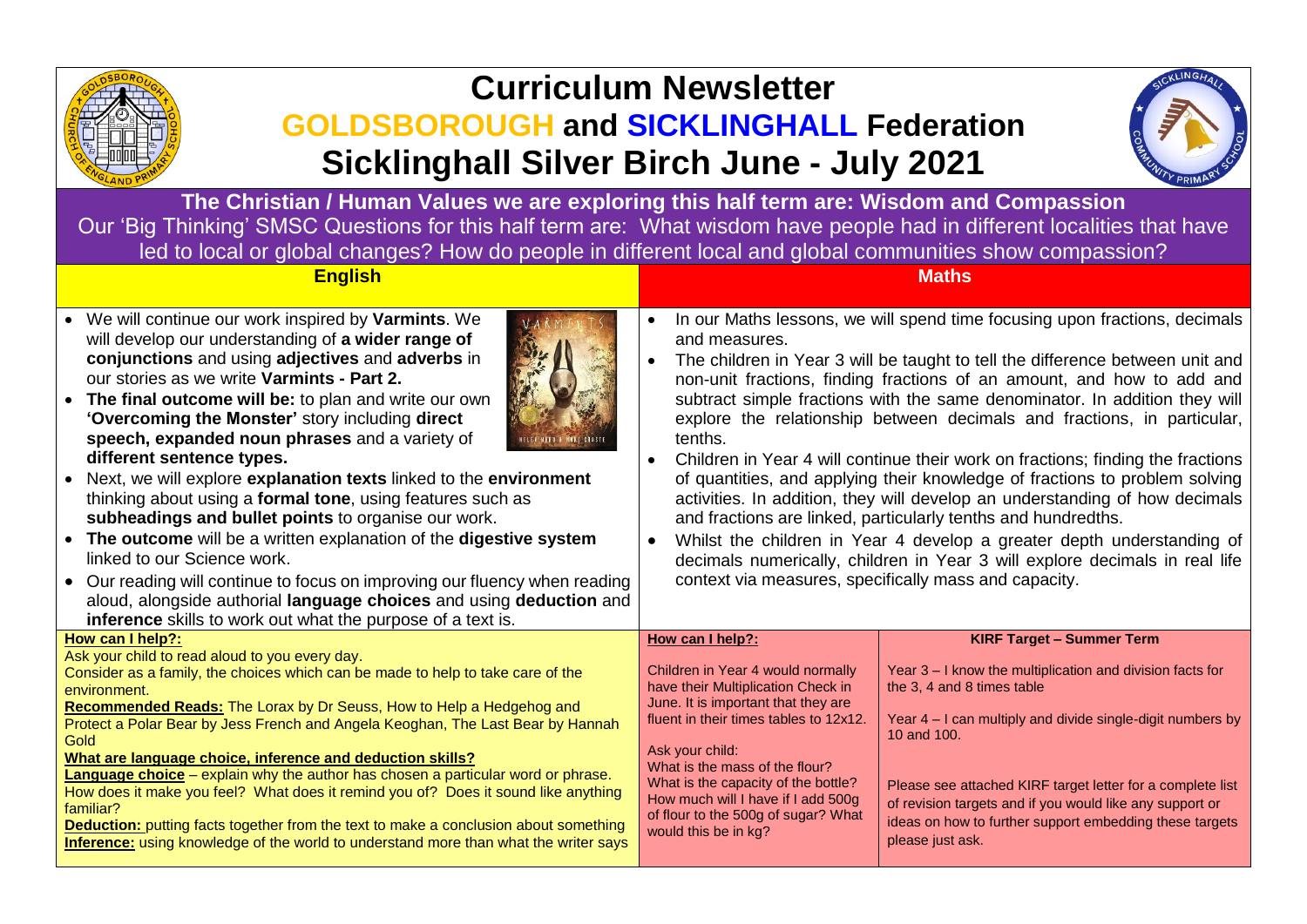| <b>Curriculum: Key Skills, Knowledge and Enrichment</b> |                                                            |                                                       |  |
|---------------------------------------------------------|------------------------------------------------------------|-------------------------------------------------------|--|
| Topic – Geography                                       | Science - Teeth and the Digestive System                   | P.E                                                   |  |
| <b>Our focus is:</b> Local geography and key skills.    | <sup>1</sup> Our focus is: Teeth and the digestive system. | <b>Our focus is:</b> Running, jumping and throwing in |  |

#### **Skills / Knowledge to be developed:**

Over the course of this term, we will be exploring the differences between cities and villages, particularly relating this to our local area. We will identify land use in different areas and compare them. The children will spend time exploring OS maps, learning about 4 figure grid references, and will have a go at creating their own by applying what they have learnt. Throughout the topic, children will be encouraged to consider the phjysical and human features of the differnent locations we study.



### **Greater Depth Challenges:**

Begin to consider why Goldsborough and Leeds have been built where they have, suggest why the physical and human features of our village and Leeds are so different, recognise patterns on maps and explain what they show, explore more precise identification of locations with 6 figure grid references, and explain why certain areas have increased in population whereas others haven't.

### **Applied through:**

Geography / English

### **Skills / knowledge to be developed:**

The children will identify and name parts of the digestive system in humans, explaining their functions. They will also spend time identifying the different types of teeth in humans and their simple functions.

The children will complete the topic by interpreting and constructing food chains,

identifying producers, predators and prey.

**Greater Depth Challenges:** Children will apply their understanding of the digestive system by relating how humans gain nutrition and suggest reasons why humans may suffer from digestive problems. They will also compare and contrast human teeth with those of a carnivorous animal.

**Cite** evidence of how diet is linked to the health of human teeth.

### **Applied through:**

Experiments, labelling, sequencing, description, discussion.

isolation and combination.

#### **Skills / knowledge to be developed:**

Children will learn to run at fast, medium and slow speeds, changing speed and direction. They will develop their throwing skills using different equipment and will aim to hit targets. Children will learn to jump in different ways and at different heights.

**Greater Depth Challenges:** Children will demonstrate the difference between sprinting and running over longer distances and use different take offs and landings when jumping. They will throw with accuracy and power into a target area.

### **Applied through:**

Athletics activities including sprints, middle distance runs, relays, jumping for distance and height, hurdling, javelin and ball throwing activities.



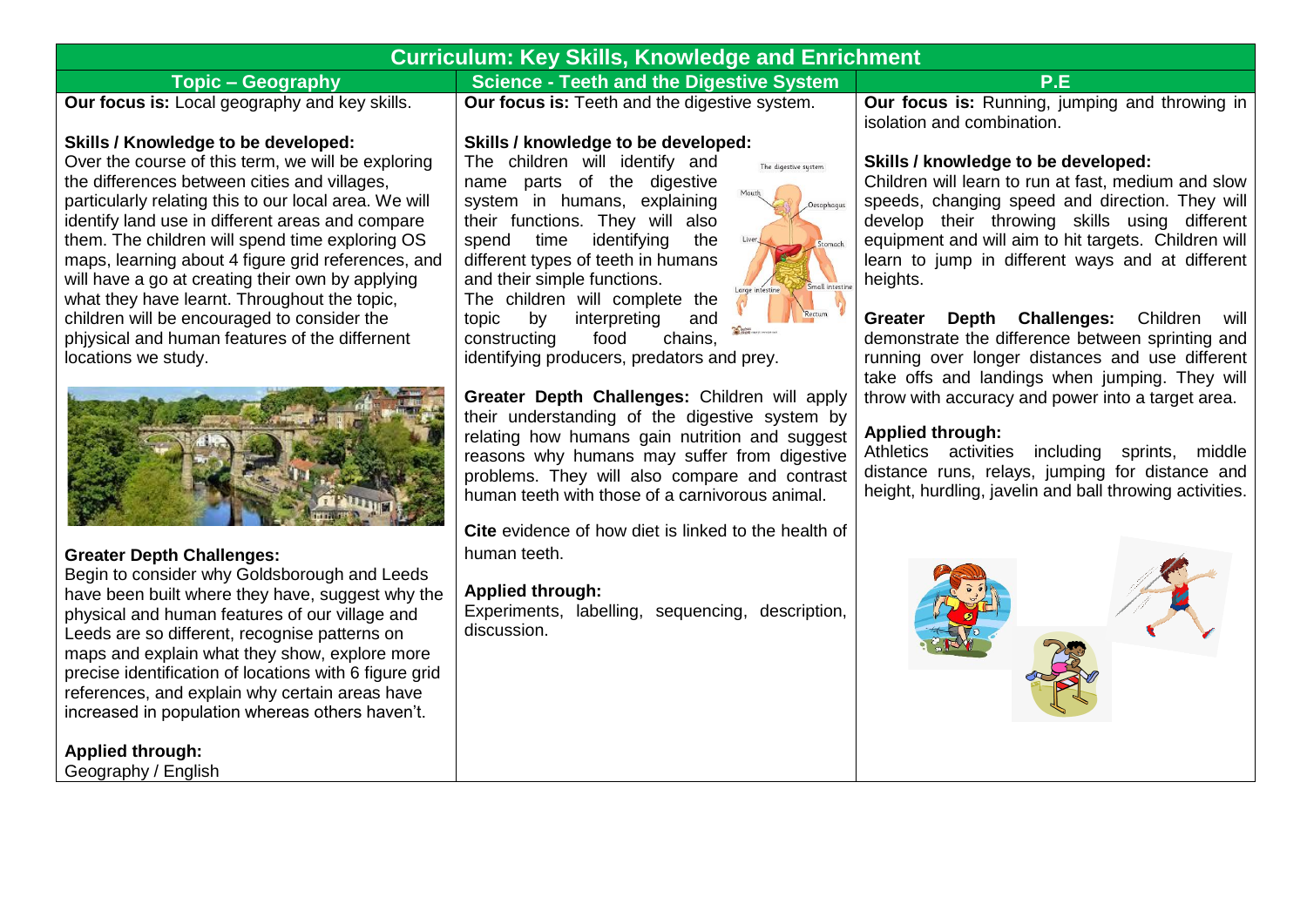| How can I help?                                  | How can I help?                                      | How can I help?                                      |
|--------------------------------------------------|------------------------------------------------------|------------------------------------------------------|
| Discuss the difference between rural and urban   | Discuss the meaning of the digestive system and      | Please ensure that children bring in their PE kit on |
| areas.                                           | the process of eating, exploring the different parts | Monday and they are taken home on Friday.            |
| Talk about the land use of these areas, i.e. why | encountered.                                         | Earrings should be removed at home or plasters       |
| would we need to travel to a city?               | Using a mirror explore the teeth that they have      | provided.                                            |
|                                                  | and identify the different types and usage.          | They may also need sun cream and a sun hat           |
|                                                  |                                                      | depending on the weather.                            |

| <b>Curriculum: Key Skills, Knowledge and Enrichment</b>                                                                                                                                                                                                                                                                                                                                      |                                                                                                                                                                                                                                                                                |                                                                                                                                                                                                                                                                   |                                                                                                                                                                                                                  |  |
|----------------------------------------------------------------------------------------------------------------------------------------------------------------------------------------------------------------------------------------------------------------------------------------------------------------------------------------------------------------------------------------------|--------------------------------------------------------------------------------------------------------------------------------------------------------------------------------------------------------------------------------------------------------------------------------|-------------------------------------------------------------------------------------------------------------------------------------------------------------------------------------------------------------------------------------------------------------------|------------------------------------------------------------------------------------------------------------------------------------------------------------------------------------------------------------------|--|
| <b>French</b>                                                                                                                                                                                                                                                                                                                                                                                | <b>Music</b>                                                                                                                                                                                                                                                                   | <b>PSHE / Wellbeing</b>                                                                                                                                                                                                                                           | R.E.                                                                                                                                                                                                             |  |
| Our focus is:<br>Our focus is:<br>Reflect, Rewind, Replay<br>La Meteo                                                                                                                                                                                                                                                                                                                        |                                                                                                                                                                                                                                                                                | Our focus is:<br><b>Relationship Education</b>                                                                                                                                                                                                                    | Our focus is:<br>Art and Other Cultures<br>Week                                                                                                                                                                  |  |
| Skills / knowledge to<br>be developed: The<br>children will be able to<br>identify and name the<br>of<br>different<br>types<br>weather, as well as follow basic<br>instructions. Children in Year 4 should                                                                                                                                                                                   | Skills / knowledge to be developed:<br>Children<br>will<br>develop<br>their<br>understanding of the dimensions of<br>music and how these affect the sound<br>of the pieces of music. Children will<br>be asked to respond to the music,<br>explaining their thoughts and ideas | Skills / knowledge to be developed:<br>Children will learn about how they<br>may grow and change as they get<br>older. They will learn about how the<br>media presents body image and<br>consider the importance of valuing<br>themselves and their achievements. | How do people show<br>their beliefs through<br>art?<br>Skills / knowledge to be developed:<br>Children will explore key beliefs and<br>traditions from <b>Hinduism</b> by asking                                 |  |
| be able to describe the weather on a<br>given day, as well as say the<br>temperature.                                                                                                                                                                                                                                                                                                        | about the pieces they listen to.<br><b>Greater Depth Challenges:</b><br>Comment on and compare the                                                                                                                                                                             | Children will explore different kinds of<br>families and discuss the importance<br>of positive and healthy relationships.<br>They will apply their ideas of how to                                                                                                | questions; collecting and connecting<br>ideas and different viewpoints; talking<br>about objects, people and materials;<br>retelling stories; giving thoughtful,                                                 |  |
| Greater Depth Challenges: Begin to<br>develop conversational language and<br>pronunciation; they can ask others<br>what the weather will be as well as<br>answer the questions confidently.<br>also develop their<br>They will<br>vocabulary and be able to name key<br>items associated with the weather, i.e.<br>hat, scarves, gloves.<br>Applied through: Discussion and<br>conversation. | structures of the pieces we are<br>listening to using correct terminology.<br><b>Applied through:</b><br>Listening to different pieces of<br>Music; watching short<br>Classical<br>interviews with composers; watching                                                         | deal with difficult situations, including<br>where to seek help online and offline.                                                                                                                                                                               | reflective responses and suggesting<br>meaning of art work, stories and<br>They will respond using<br>music.<br>different<br>forms<br>of<br>creative<br>expression.<br><b>Greater Depth Challenges: Children</b> |  |
|                                                                                                                                                                                                                                                                                                                                                                                              | short videos which explain the<br>terminology linked to the dimensions<br>of music, allowing them to explain<br>their own ideas.                                                                                                                                               | Greater Depth Challenges: Share<br>ideas of ways to challenge negative<br>behaviour online and offline which<br>may be linked to stereotyping.                                                                                                                    | will make links between the faiths and<br>world views they are familiar with<br>when reflecting on their responses to<br>art and stories.                                                                        |  |
|                                                                                                                                                                                                                                                                                                                                                                                              |                                                                                                                                                                                                                                                                                | <b>Applied through:</b><br>Discussion / Circle time / debate                                                                                                                                                                                                      | Applied through: All children will<br>produce a final piece of Art work and<br>writing explaining what they have<br>learned about Hinduism during the<br>week.                                                   |  |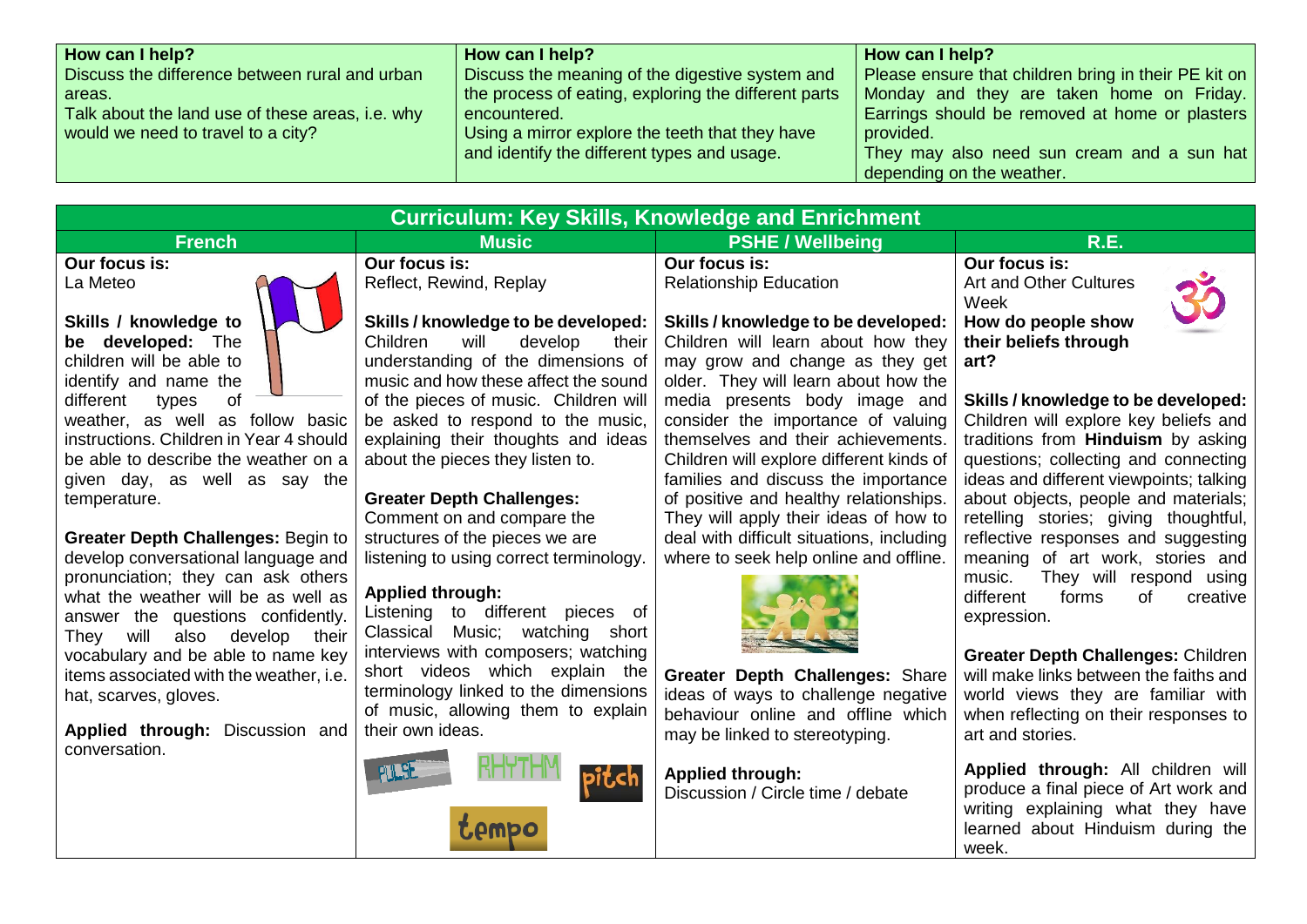| How can I help?<br>Encourage your child to teach you<br>the names for the different types of<br>weather in French? Are any similar to<br>our language?                                                                                                                      | How can I help?<br>your children. Talk about the<br>whilst listening. | Share pieces of classical music with<br>instruments which you can hear and<br>discuss how it makes you and your<br>child feel, can they explain why?<br>Move along to the pulse of the music                                                                                                                                                                             | How can I help?<br>Explore the NSPCC PANTS rule and<br>talk about this with your children.<br>Tell your child the positive things you<br>value about them and ask them to<br>tell you about the things they hope to<br>achieve in the next school year.<br>Discuss how they can make these<br>things happen.                                                                                                                                                                                                                                                                                                                                                       | How can I help? | Art and Other Cultures week will take<br>place from the 5 <sup>th</sup> July. Ask your<br>child about the stories they have<br>shared and the art work they have<br>explored. Share your own favourite<br>pieces of art and talk about what it<br>means and where it comes from. |
|-----------------------------------------------------------------------------------------------------------------------------------------------------------------------------------------------------------------------------------------------------------------------------|-----------------------------------------------------------------------|--------------------------------------------------------------------------------------------------------------------------------------------------------------------------------------------------------------------------------------------------------------------------------------------------------------------------------------------------------------------------|--------------------------------------------------------------------------------------------------------------------------------------------------------------------------------------------------------------------------------------------------------------------------------------------------------------------------------------------------------------------------------------------------------------------------------------------------------------------------------------------------------------------------------------------------------------------------------------------------------------------------------------------------------------------|-----------------|----------------------------------------------------------------------------------------------------------------------------------------------------------------------------------------------------------------------------------------------------------------------------------|
| <b>Curriculum: Key Skills, Knowledge and Enrichment</b>                                                                                                                                                                                                                     |                                                                       |                                                                                                                                                                                                                                                                                                                                                                          |                                                                                                                                                                                                                                                                                                                                                                                                                                                                                                                                                                                                                                                                    |                 |                                                                                                                                                                                                                                                                                  |
| <b>Art</b><br>Our focus is: Painting and colour<br><b>Artist study: David Hockney</b>                                                                                                                                                                                       |                                                                       | How can I help?                                                                                                                                                                                                                                                                                                                                                          | <b>Computing</b><br>Our focus is: Searching and creating content.                                                                                                                                                                                                                                                                                                                                                                                                                                                                                                                                                                                                  |                 | How can I help?                                                                                                                                                                                                                                                                  |
| Skills / knowledge to be developed:<br>The children will develop their knowledge of colour<br>theory, learning about primary, secondary and tertiary<br>colours and exploring the effects of using<br>complementary colours in their own work.<br>own work.                 |                                                                       | To encourage your<br>child to explore<br>different pieces of<br>artwork by David<br>Hockney,<br>particularly some of<br>his more recent<br>abstract landscape<br>works.<br>What do they<br>like/dislike about<br>his work? What do<br>they notice about<br>the colours used?<br><b>Explore</b><br>different<br>media<br>and<br>materials to create<br>different effects. | Skills / knowledge to be developed: The children will<br>use search technologies effectively to locate the cost of<br>different activities in Leeds. They will develop a basic<br>understanding of inputting a simple equation so that<br>costs are calculated by the computer. The children will<br>begin to realise that we can create simple programmes<br>to make things easier.<br>Excel<br><b>Greater Depth Challenges:</b><br>Children will demonstrate that they can use technology<br>independently to purposefully create and organise their<br>own spreadsheet.<br><b>Applied through: Creating a MS Spreadsheet</b><br>document with a specific focus. |                 | To remind your child<br>of the importance of<br>being safe online,<br>and checking your<br>parental filters.<br>Provide<br>opportunities for<br>your child to use MS<br>Excel to create their<br>own Spreadsheets.                                                               |
| <b>Homework</b>                                                                                                                                                                                                                                                             |                                                                       |                                                                                                                                                                                                                                                                                                                                                                          | Any Other Information / Dates for the Diary                                                                                                                                                                                                                                                                                                                                                                                                                                                                                                                                                                                                                        |                 |                                                                                                                                                                                                                                                                                  |
| Greater Depth Challenges: Children will further<br>develop their understanding of colour theory and<br>artistic styles, before exploring new learning in their<br>Applied through: Creating a piece of artwork inspired<br>by David Hockney, focusing on the use of colour. |                                                                       |                                                                                                                                                                                                                                                                                                                                                                          |                                                                                                                                                                                                                                                                                                                                                                                                                                                                                                                                                                                                                                                                    |                 |                                                                                                                                                                                                                                                                                  |

|                                                                               | <b>TUTTGWUIN</b>                                                   | Ally Other Information / Dates for the Diary                                |
|-------------------------------------------------------------------------------|--------------------------------------------------------------------|-----------------------------------------------------------------------------|
|                                                                               | <b>Ongoing Homework</b>                                            | Thursdays – PE day. The kit should be in school all week as children        |
| <b>Reading:</b> a minimum of 15 minutes reading every night (logged and noted |                                                                    | may do additional physical exercise. Please ensure that earrings are        |
|                                                                               | in their Home School Diary). Read Theory program $-15$ minutes per | removed or covered with plasters.                                           |
|                                                                               | week.                                                              |                                                                             |
|                                                                               | <b>KIRF target:</b> See attached letter.                           | We encourage you to look at the Class pages on the school website to see    |
|                                                                               |                                                                    | what the children have been doing, and to follow our school Twitter account |